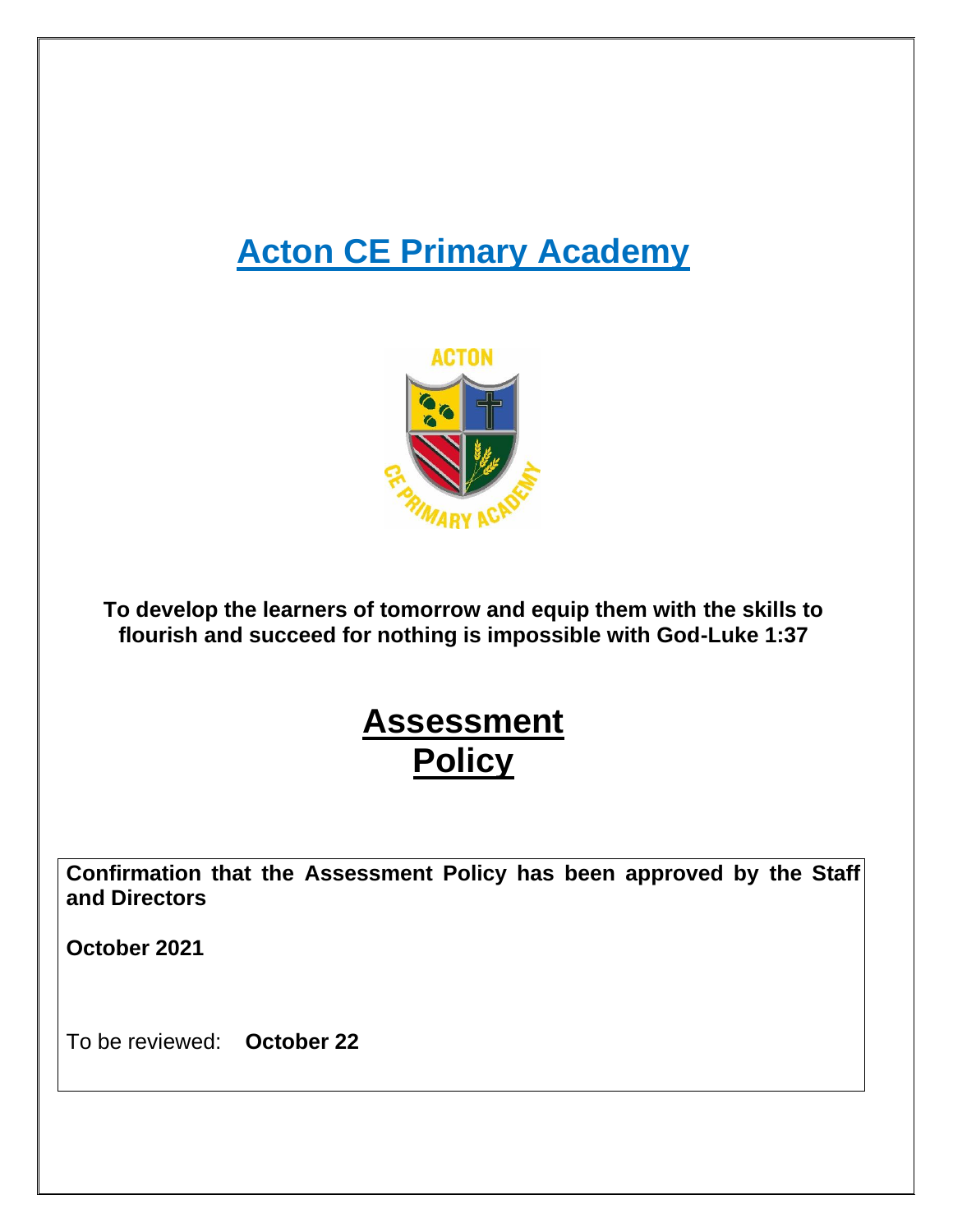# **Acton Assessment Policy**

## **Introduction:**

Assessment is viewed as essential to, and an integral part of, effective teaching and learning. The purpose of assessment is to provide information to enable teachers to decide upon the next steps for children to take in order to make the best possible progress. This is assessment for learning, and supports the learning process in the short, medium and long term. The product of assessments and records of children's attainment and achievement over time form an essential part of the school self-evaluation process.

 This policy has been produced based on recommendations in the Final Report of the Commission on Assessment without Levels (Sep2015) It also refers to statutory reporting requirements set out in [the Education \(Pupil Information\) \(England\) Regulations 2005: schedule 1.](http://www.legislation.gov.uk/uksi/2005/1437/schedule/1/made) This policy complies with the funding agreement and articles of association for the Multi Academy Trust.

#### **Through assessment, we aim:**

- To gather a range of information about the performance of individuals, groups of pupils, cohorts, phases, key stages and whole school information so that it can be used to inform target setting at a range of levels and provide high teaching and learning for our pupils.
- To gather information to inform teachers as to what should be taught next for all children to succeed
- To ensure that assessment, recording and reporting is an integral part of the appraisal system
- To provide information to inform the school's self evaluation process that will then be built into the school's School Improvement Plan
- To track the individual progress of every child.

#### . **We ensure our assessment procedures are:**

- fit for their intended purpose
- used to focus on monitoring and supporting children's progress, attainment and wider outcomes
- reliable and free from bias and used to inform teaching and learning
- informative and allow productive conversations with pupils and parents to take place
- supportive for our pupils to take responsibility for their own learning
- minimal in terms of additional workload required.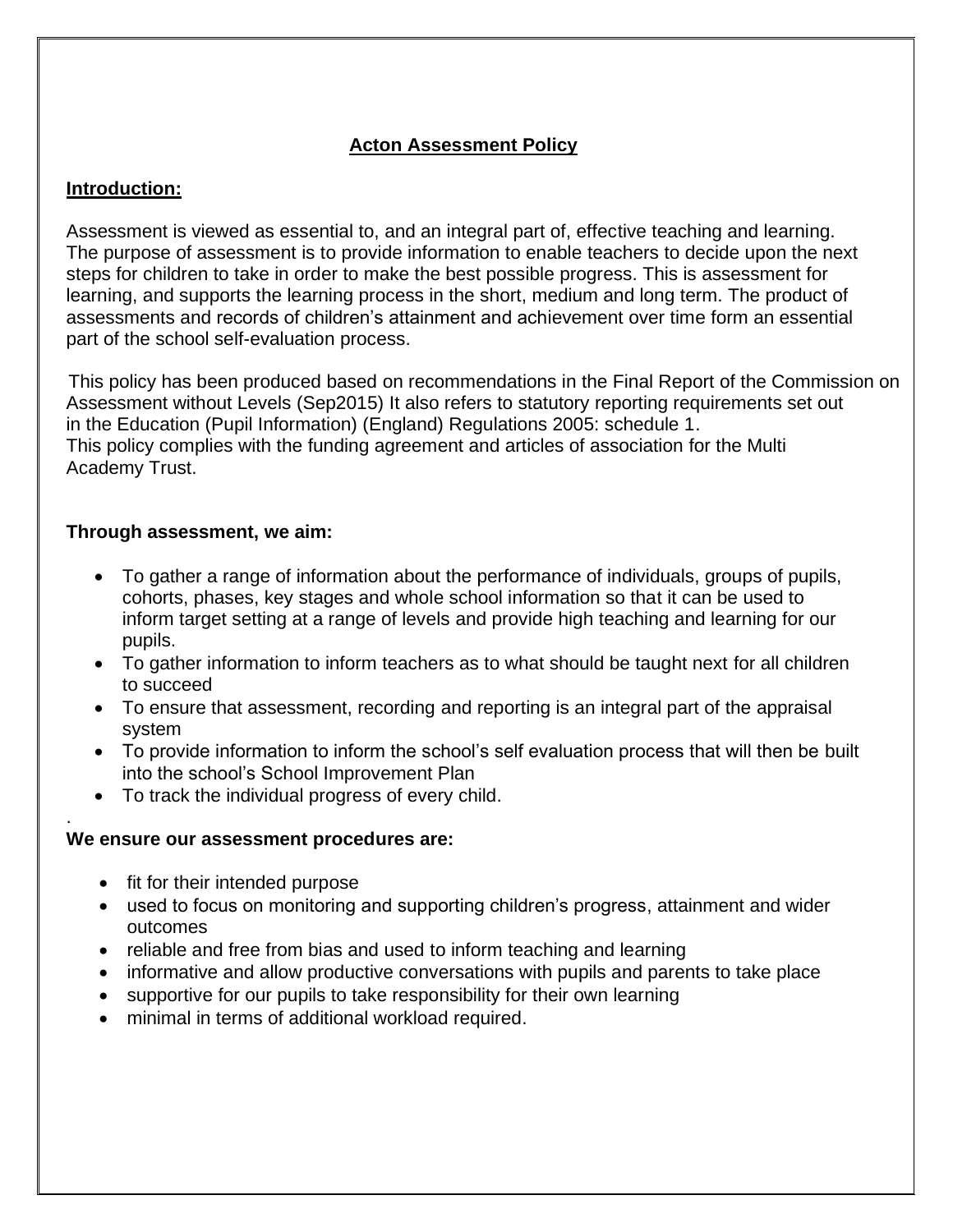# **Assessment will be used in the following ways:**

- Formative (ongoing assessment) marking, observations, discussions which may affect the next learning experience.
- Diagnostic finding out whether attitudes, knowledge, understanding, skills and habits are or are not properly embedded or acquired which may prevent pupils making the expected progress across the subject area.
- Evaluative informing the strategic planning and direction of the whole school by evaluating the impact of planning, teaching and the curriculum on pupils' achievements.
- Summative systematic recording of information which provides a summary of where the pupils are working at a point in time. This is an essential tool for identifying progress over sustained periods of time.

#### **Assessment throughout the school.**

#### **Foundation Stage:**

Within the first two weeks of school, there is a baseline assessment which enables a profile of a pupil to be made. After this point, all pupils are continuously assessed which informs the final judgement in all 7 areas and 17 strands of the curriculum. Teachers should use their professional knowledge of the child to decide whether each ELG description best fits the child's learning and development. The best-fit model requires practitioners to consider the whole of each ELG description when making these judgements, and to assess the child's relative strengths and weaknesses against these descriptions. The children will receive either an emerging, expected or exceeding outcome for all areas at the end of the year.

#### **Statutory Assessments:**

#### **Year 1:**

Pupils in year 1 will sit a phonics screening test in June in which they will endeavor to meet the externally set national standard.

#### **Year 2:**

From Year 2 all pupils sit formal tests once a year in reading, spelling and grammar and mathematics.

The results of these tests are used to support the teacher assessments that are ongoing throughout the year. Additionally, teacher assessment of writing and science is mandatory.

#### **Year 4: (from 2020)**

From June 2020 the children in Year 4 will undertake a statutory Times Tables test. This will be done online and it will be timed. This assessment test is to check whether the children are able to recall and understand the appropriate division facts up to their x12 table.

#### **Year 6:**

Year 6 pupils sit formal tests in reading, spelling and grammar and mathematics. Science sampling could also be administered within randomly selected schools. These tests are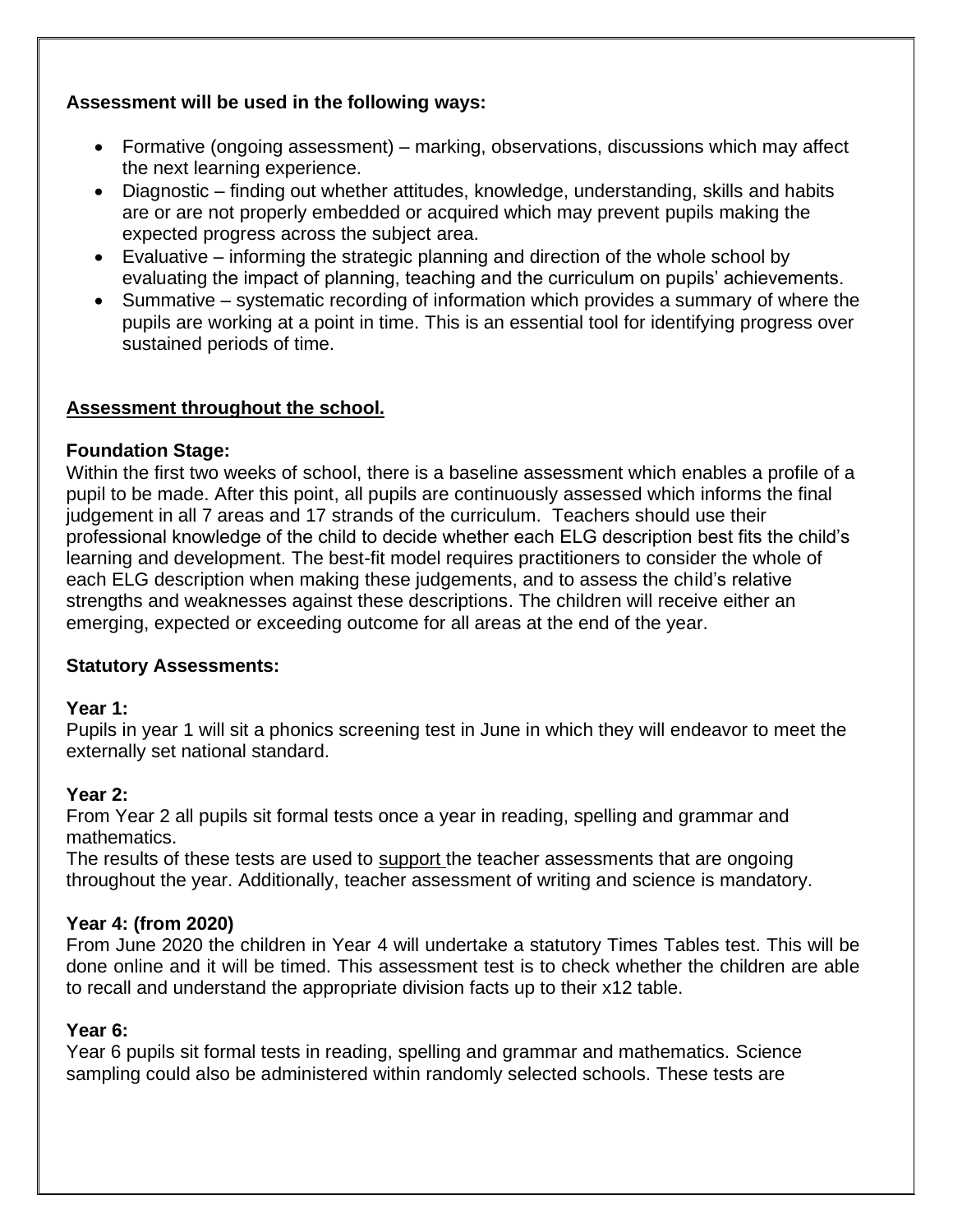externally marked and will provide a scaled score as an outcome following a raw score conversion. Writing is also assessed.

#### **In year tracking**

Acton uses target tracking assessment tool across the school. This enables every pupil to be regularly assessed in all areas of the curriculum. As pupils complete work, all staff will update the tool weekly to reflect the aspects of learning which have been secured in all curriculum areas. This prevents it from becoming a burdensome task at the end of each half term. Data drops will be viewed termly by SLT in order to conduct progress meetings and hold staff to account. It allows intervention plans and groups to be changed if required, so no child is left behind.

#### **Targets**

Every pupil, alongside their teacher, identifies an individual target in reading, writing and maths. These are displayed in the classrooms. These targets are reviewed as and when appropriate, but at least termly. The targets are based on the key aspects that will enable a pupil to move their learning forward. Parents are made aware of these targets so they can support the learning at home.

| <b>Reception</b>                         | <b>Y1</b>                                      | <u>Y2</u>                                      | <u>Y3</u>                                      | <u>Y4</u>                                      | $Y5$                                           | <u>Y6</u>                                      |
|------------------------------------------|------------------------------------------------|------------------------------------------------|------------------------------------------------|------------------------------------------------|------------------------------------------------|------------------------------------------------|
| September:                               | September:                                     | September:                                     | September:                                     | September:                                     | September:                                     | September:                                     |
| <b>Baseline</b><br>Assessment            | <b>Targets Set</b>                             | <b>Targets Set</b>                             | <b>Targets Set</b>                             | <b>Targets Set</b>                             | <b>Targets Set</b>                             | <b>Targets Set</b>                             |
|                                          | November:                                      | November:                                      | November:                                      | November:                                      | November:                                      | November:                                      |
| October and<br>November:<br>Moderation   | Moderation<br>across the Trust                 | Moderation<br>across the Trust                 | Moderation<br>across the Trust                 | Moderation<br>across the Trust                 | Moderation<br>across the Trust                 | Moderation<br>across the Trust                 |
| across the Trust                         | December:                                      | December:                                      | December:                                      | December:                                      | December:                                      | December:                                      |
| December:                                | <b>Pupil Progress</b><br>Assessment            | <b>Pupil Progress</b><br>Assessment            | <b>Pupil Progress</b><br>Assessment            | <b>Pupil Progress</b><br>Assessment            | <b>Pupil Progress</b><br>Assessment            | <b>Pupil Progress</b><br>Assessment            |
| Pupil progress<br>Assessment<br>Point 1  | point 1<br>February:                           | point 1<br>February:                           | point 1<br>February:                           | point 1<br>February:                           | point 1<br>February:                           | point 1<br>February:                           |
| February:                                | Moderation<br>across the Trust                 | Moderation<br>across the Trust                 | Moderation<br>across the Trust                 | Moderation<br>across the Trust                 | Moderation<br>across the Trust                 | Moderation<br>across the Trust                 |
| Moderation<br>across the<br>Partnership  | March:                                         | March:                                         | March:                                         | March:                                         | March:                                         | March:                                         |
| March:                                   | <b>Pupil Progress</b><br>Assessment<br>Point 2 | <b>Pupil Progress</b><br>Assessment<br>Point 2 | <b>Pupil Progress</b><br>Assessment<br>Point 2 | <b>Pupil Progress</b><br>Assessment<br>Point 2 | <b>Pupil Progress</b><br>Assessment<br>Point 2 | <b>Pupil Progress</b><br>Assessment<br>Point 2 |
| Pupil progress<br>Assessment<br>Point 2: | Moderation<br>across the<br>Partnership        | Moderation<br>across the<br>Partnership        | Moderation<br>across the<br>Partnership        | Moderation<br>across the<br>Partnership        | Moderation<br>across the<br>Partnership        | Moderation<br>across the<br>Partnership        |
| June:                                    |                                                |                                                |                                                | <b>From June</b>                               |                                                |                                                |

#### **The Assessment Year**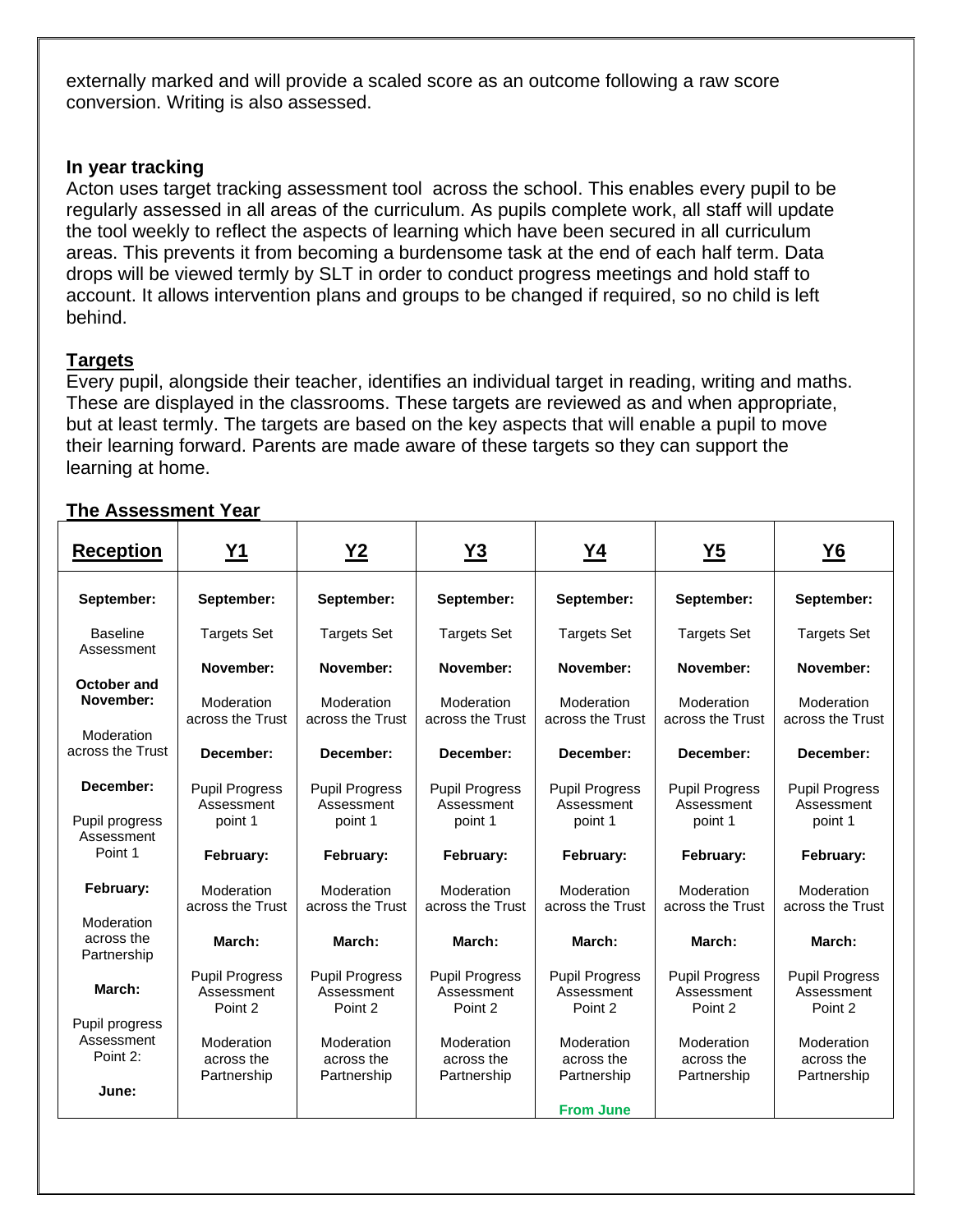| Moderation<br>across the Trust                                | June:                                              | May:                                                             | June:                                              | 2020:                                           | June:                                              | May:                                                        |
|---------------------------------------------------------------|----------------------------------------------------|------------------------------------------------------------------|----------------------------------------------------|-------------------------------------------------|----------------------------------------------------|-------------------------------------------------------------|
| June:                                                         | <b>Statutory</b><br><b>Phonics</b><br>screening    | <b>Statutory end</b><br>of KS1 TA<br>tests and                   | <b>Pupil Progress</b><br>Assessment<br>Point 3     | <b>Statutory</b><br><b>Times Tables</b><br>Test | <b>Pupil Progress</b><br>Assessment<br>Point 3     | <b>Statutory</b><br>Tests.                                  |
| <b>Statutory</b><br><b>Foundation</b><br><b>Stage Profile</b> | check<br>Moderation<br>across the Trust            | tasks.<br>June:                                                  | Moderation<br>across the Trust                     | <b>Pupil Progress</b><br>Assessment<br>Point 3  | Moderation<br>across the Trust                     | June:<br>Writing<br>moderation                              |
| July:                                                         | July:                                              | Moderation<br>across the Trust                                   | July:                                              | Moderation<br>across the Trust                  | July:                                              | across the Trust                                            |
| <b>EOY</b> final                                              |                                                    |                                                                  | EOY final                                          |                                                 | <b>EOY</b> final                                   | July:                                                       |
| assessment                                                    | Pupil Progress<br>Assessment                       | <b>Pupil Progress</b><br>Assessment                              | assessment                                         | July:                                           | assessment                                         |                                                             |
| Transition<br>meeting with<br>next<br>classteacher            | Point 3<br>EOY final<br>assessment                 | Point 3<br>July:<br>EOY final                                    | Transition<br>meeting with<br>next<br>classteacher | EOY final<br>assessment<br>Transition           | Transition<br>meeting with<br>next<br>classteacher | <b>Pupil Progress</b><br>Assessment<br>Point 3<br>EOY final |
|                                                               | Transition<br>meeting with<br>next<br>classteacher | assessment<br>Transition<br>meeting with<br>next<br>classteacher |                                                    | meeting with<br>next<br>classteacher            |                                                    | assessment<br>Transition<br>meeting with<br>High Schools.   |

#### **As a result of good assessment procedures:**

Teachers will know:

- Where the pupils are starting from.
- Whether the class overall learned what was planned for and taught
- Whether pupils are making sufficient progress in order to close the gap and reach national expectations
- Whether the pupils are making the progress expected to reach their challenging targets
- Whether pupils are applying their skills, knowledge and understanding across the curriculum
- Which pupils need more support and in which areas
- Whether planned activities are well resourced and staff are fully utilised to impact upon the progress that pupils make
- How the teaching can be modified and improved in the future

The SLT will know:

- If pupils are making the progress required for them to reach or exceed their targets
- Whether the progress of the pupils in the school is in line with the school targets set. How the schools compare with other schools nationally
- What aspects of teaching and the curriculum need to be developed and strengthened to meet the needs of all pupils.

Parents and carers will know:

- How much progress their child is making.
- If the school has any particular concerns about their child.